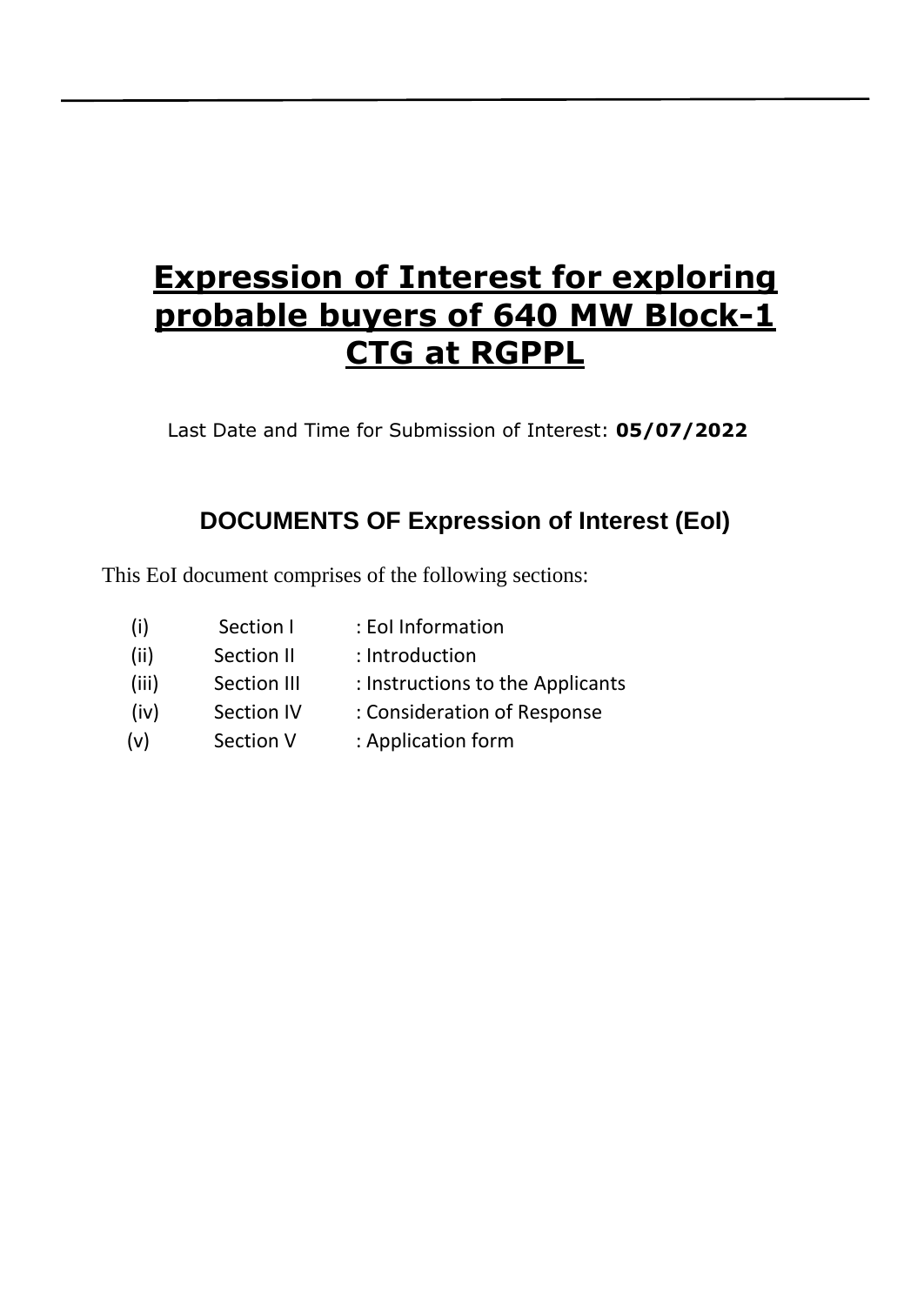

रत्नागिरी गैस एवं पावर प्राडवेट लिमिटेड एनटीपीसी लिमिटेड की एक सहायक कंपढ **Ratnagiri Gas & Power Private Limited** A subsidiary of NTPC Limited



**Ref. no: RGPPL/EOI/2022-23/1 04/06/2022 Sub: Expression of Interest for exploring probable buyers of 640 MW Block-1 CTG at RGPPL**

#### **Section - I**

#### **EoI Information**

#### **DETAILED NOTICE INVITING EXPRESSION OF INTEREST (EoI)**

#### **RGPPL is Inviting Expression of Interest from Companies/their Consortium/Affiliates/Representatives for sale of 640 MW Block -1 CTG at RGPPL**

1. RGPPL (A Subsidiary of NTPC Ltd ) intends to *sell* its *640 MW Block -1 CTG* and spares. In this regard, RGPPL invites Expression of Interest (EoI) from Companies/their Consortium/Affiliates/Representatives (**herein after called APPLICANT**). The participation in EoI may also be done through consortium; however, the consortium shall have a lead partner.

#### *Note: This EoI is to assess the prospective buyers for the* **640 MW Block -1 CTG** *and spares. After identifying the APPLICANTs through EoI who are interested in Purchasing in as is where is basis.*

#### 2. **DOWNLOAD AND TIME LINES FOR SUBMISSION OF EoI**

a. Interested APPLICANTs may download the documents of EoI free of cost from [www.rgppl.com](http://www.rgppl.com/) & www.ntpctender.com

| Last date for submission of EoI<br>$b_{\perp}$   |                         | 05/07/2022                                                     |
|--------------------------------------------------|-------------------------|----------------------------------------------------------------|
| C. Last date for queries/ seeking clarifications | <b>Carl Corporation</b> | 28/06/2022                                                     |
| <b>Response Validity</b><br>d.                   |                         | 12 months from<br><b>Last Date of EoI</b><br><b>Submission</b> |

**3.** For consideration of EoI, APPLICANTs are required to e-mail soft copy of EoI, completed in all respect, through e-mail till last date of submission of EoI to the following address:-

> **To**: [amrita.sharma@site.rgppl.com](mailto:amrita.sharma@site.rgppl.com) **CC to: [Dipak.patil@site.rgppl.com](mailto:Dipak.patil@site.rgppl.com)**

EoI shall also be sent in hard copy at the following address:

#### **C&M Department, RGPPL, At & Post: RGPPL Anjanwel, Taluka: Guhagar, 415634**

RGPPL reserves the right to reject or accept any or all applications, cancel/withdraw the EoI process without assigning any reason whatsoever and in such case, APPLICANT shall not have any claim arising out of such action. RGPPL bears no responsibility or liability of any kind in reference to the EoI. Applicant may be allowed to have site visit with prior intimation.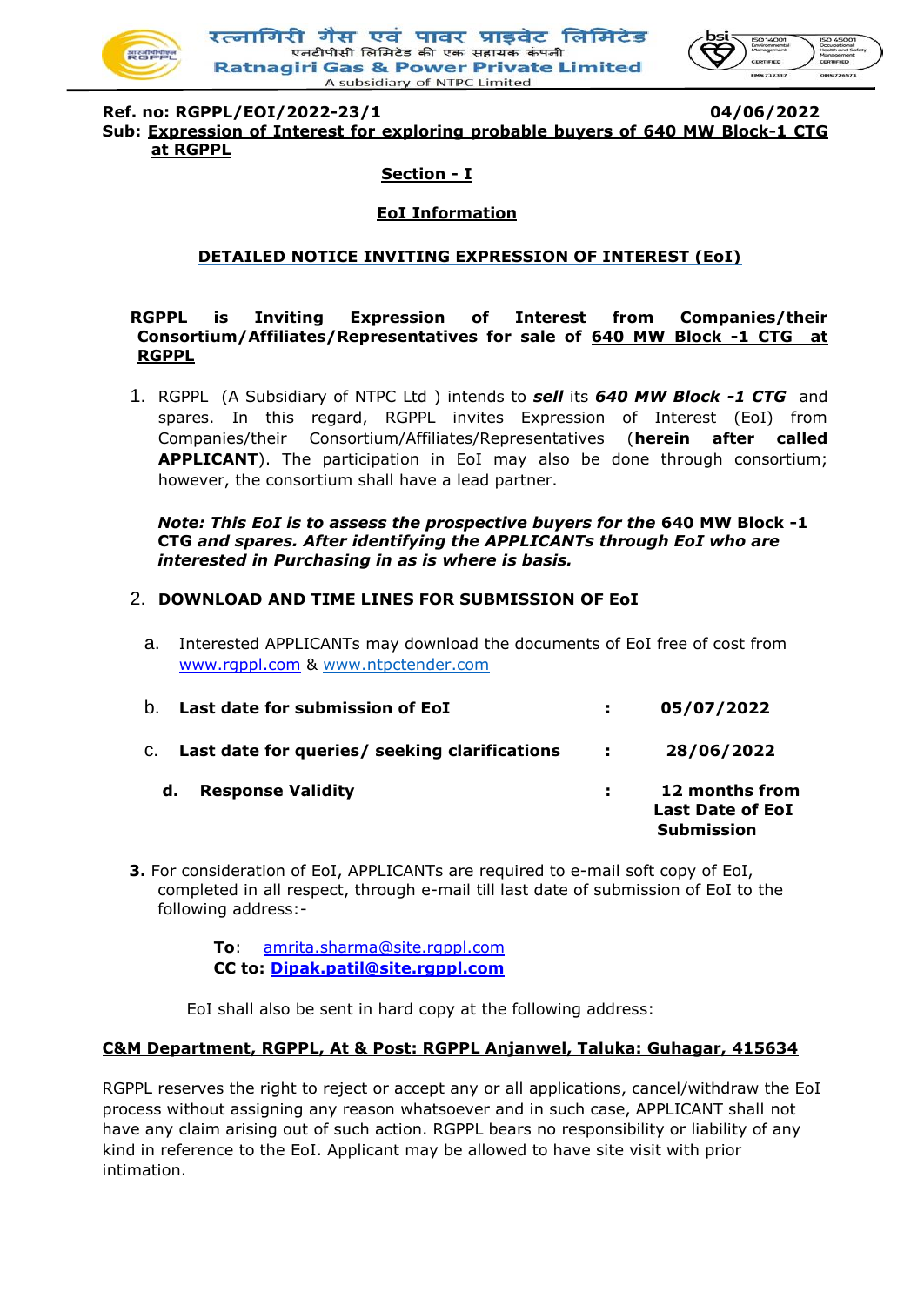



#### **Ref. no: RGPPL/EOI/2022-23/1 04/06/2022 Sub: Expression of Interest for exploring probable buyers of 640 MW Block-1 CTG at RGPPL**

## **Section - II Introduction**

#### **1. INTRODUCTION**

- i. Ratnagiri Gas and Power Pvt Ltd [\(www.rgppl.com\)](http://www.ntpc.co.i/) is the largest Gas Powered plant in India. It has been taken over from the erstwhile Dabhol Power Company (Enron) from year 2005 by NTPC Ltd and GAIL.
- ii. RGPPL is located 50km west of NH 66 towards the sea coast, 250 km south of Mumbai, Maharashtra, India
- iii. Power wing of erstwhile DPC is being run by RGPPL (A subsidiary of NTPC Ltd) with capacity of 1967 MW.

### **2. INTENT OF THE EXPRESSION OF INTEREST (EoI)**

- i. The power wing has three blocks each comprising of  $(2 GT & 1 ST)$
- ii. Block–1 capacity is of 640 MW while Block 2 &3 has capacity of 663.54 MW
- iii. Presently Block#1 of 640 MW has been kept under dry preservation since Sep'2014 and not available for power generation and only Block#2 & 3 are being operated alternatively to supply the contracted demand of 540 MW to Indian Railways.
- iv. RGPPL intends to dispose the utility to prospective bidders.
- v. Through this EOI, RGPPL is looking for an Applicant to Purchase the utility in as is where basis. Applicant has to purchase the utility, dismantle from site and shift.

The Applicants may express their interest in respect of their offerings along with other inputs as indicated in relevant Annexures/formats.

The response(s) received in the EoI may be utilized by RGPPL for Shortlisting of parties for forthcoming Request for Proposals (RfP) /tenders by RGPPL for Selling the utility.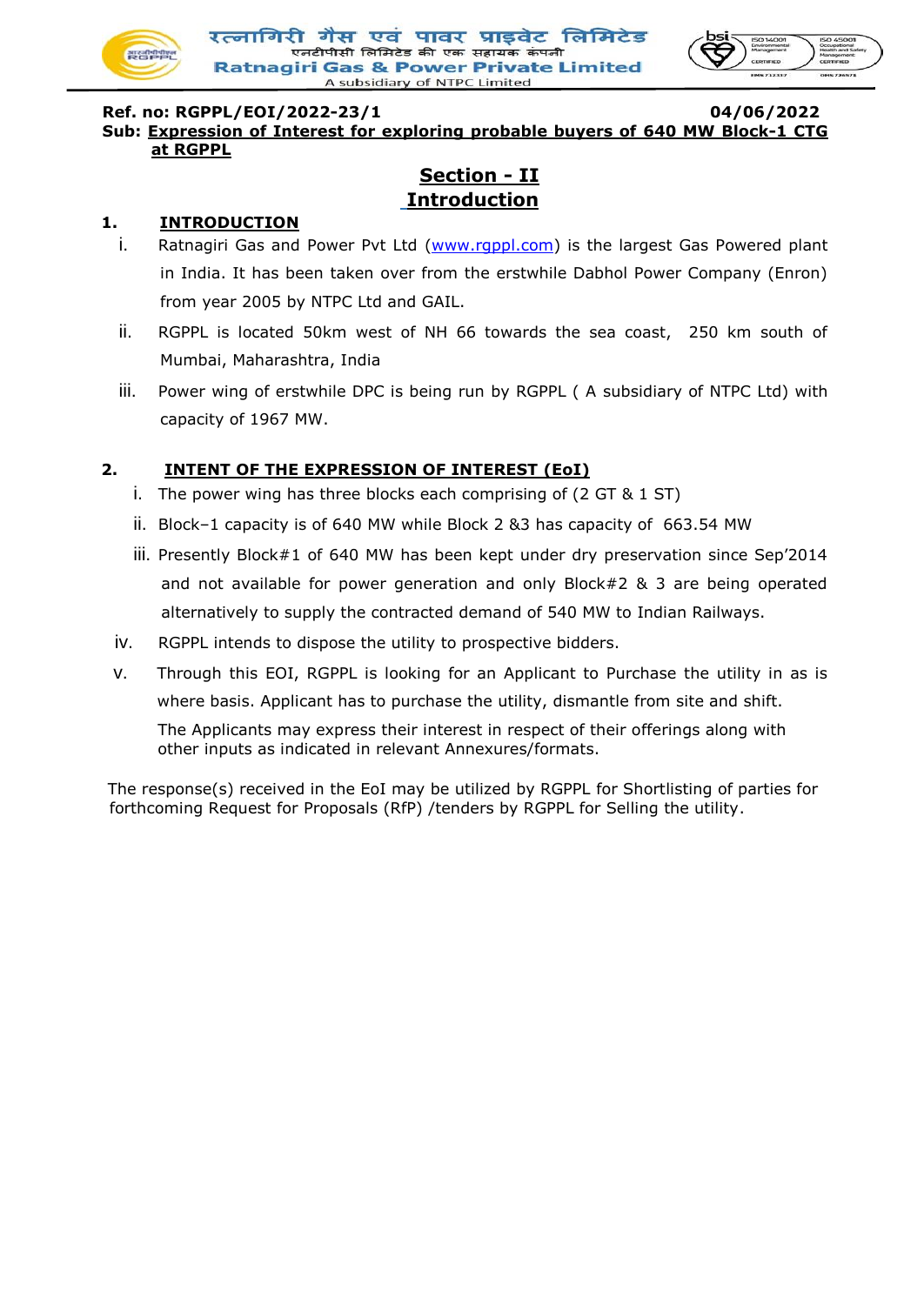

रत्नागिरी गैस एवं पावर प्राडवेट लिमिटेड .<br>एनटीपीसी लिमिटेड की एक सहायक कंपर **Ratnagiri Gas & Power Private Limited** A subsidiary of NTPC Limited



**Ref. no: RGPPL/EOI/2022-23/1 04/06/2022 Sub: Expression of Interest for exploring probable buyers of 640 MW Block-1 CTG at RGPPL**

## **Section - III**

## **Instructions to the Applicants**

#### **1. The Applicants should note that:**

- a. Language of the responses to EoI or any query/ clarifications/ correspondences shall be in English only.
- b. For expression of interest, Application Form and Annexures given in Section-V shall be duly filled & Signed and sent to RGPPL by the APPLICANT in soft copy as well as hard copy.
- c. Applicants should go through Section-I and Section-II thoroughly before filling and submitting the application form and annexures in Section-V.
- d. Applicants shall mention the name and contact details of two persons, with complete address, phone number and email id.
- e. RGPPL may, at its sole discretion, ask for additional information/ documents and/ or seek clarifications from the Applicant(s) after the Deadline for submission of response, inter alia, for the purpose of removal of inconsistencies or infirmities in their responses.

#### **2. Enquiries and clarifications**

Any clarifications on the EoI may be sought to the following via e-mail: To: [amrita.sharma@site.rgppl.com](mailto:amrita.sharma@site.rgppl.com) CC to: **[Dipak.patil@site.rgppl.com](mailto:Dipak.patil@site.rgppl.com)**

#### **3. Corrigendum**

At any time before the last date of submission of EoIs, RGPPL may, for any reason, whether at its own initiative or in response to a clarification requested by an Applicant, modify the EoI document. The amendment will be posted on the website and will be binding on the Applicants and the Applicant will give due consideration to the same, while they submit their EoIs, and would invariably enclose documents/ information, as required, on account of the amendment, as a part of the EoI. RGPPL may, at its discretion, extend the deadline for the submission of EoIs.

#### **4. Preparation of the response to EoI**

The application of EoI consists of the following**:** (a) Annexure 1 & 2 of Section-V

#### **5. Validity of the responses**

The Applicant shall submit the responses which shall remain valid up to twelve (12) months after the response Deadline ("Response Validity"). RGPPL reserve the right to reject any response, which does not meet the aforementioned validity requirement.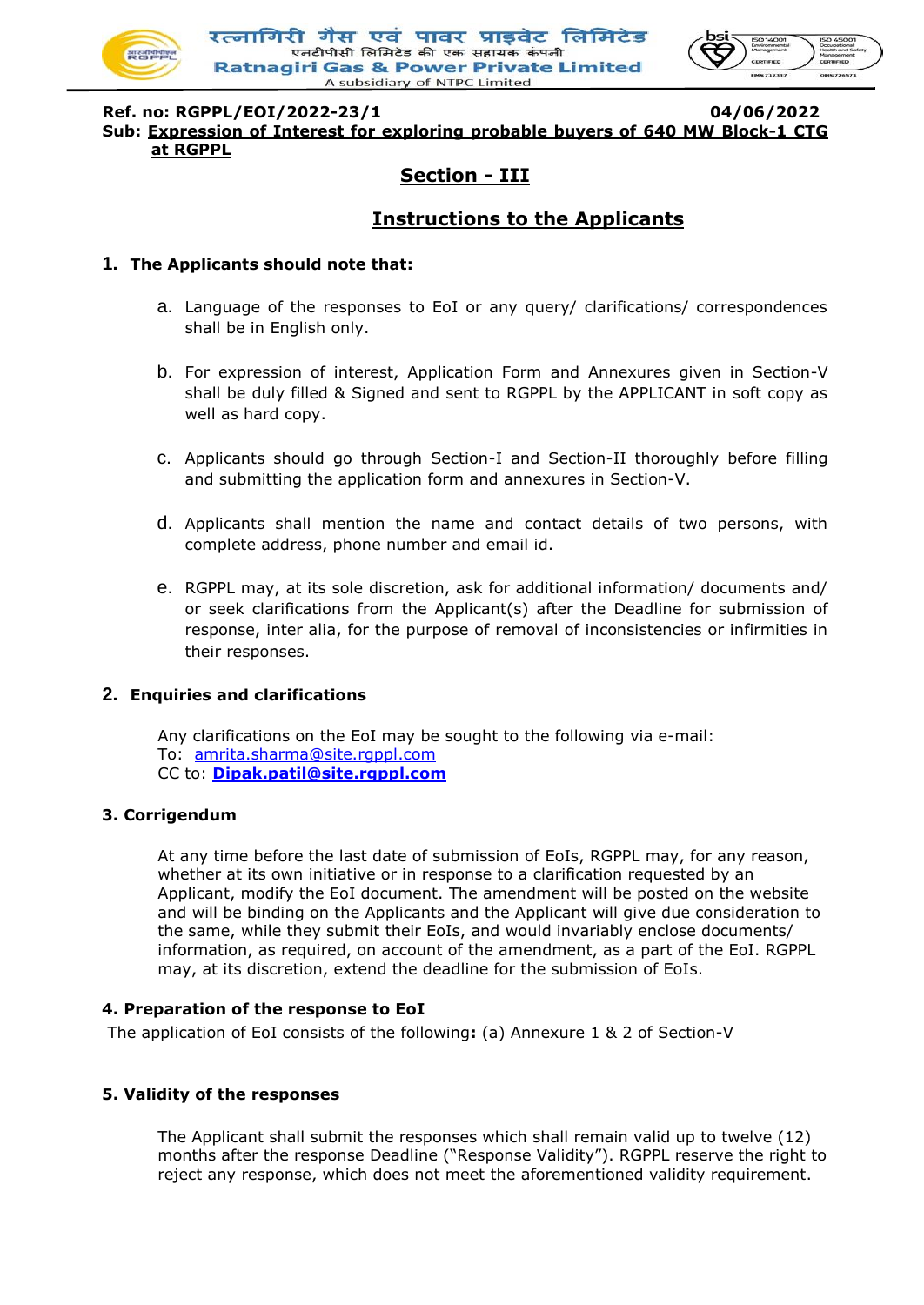



#### **Ref. no: RGPPL/EOI/2022-23/1 04/06/2022 Sub: Expression of Interest for exploring probable buyers of 640 MW Block-1 CTG at RGPPL**

RGPPL may solicit the Applicant's consent for an extension of the period of validity of the response. The request and the response in this regard shall be in writing. In the event any Applicant refuses to extend its response validity as requested by RGPPL, RGPPL shall terminate processing of such Applicant's responses. An Applicant accepting RGPPL request for validity extension shall not be permitted to modify its response.

#### **6. Submission of the response to EoI**

The responses to the EoI are to be submitted in soft copy via below e-mail format to: [amrita.sharma@site.rgppl.com](mailto:amrita.sharma@site.rgppl.com)

CC to: **Dipak.patil@site.rgppl.com**

**Ref. EoI No. Dated Envelope:** Original / Copy # **Due date of Opening: \_\_\_\_\_\_\_ Submitted to:** 

*Name, designation & address of the concerned officer of RGPPL* 

#### **Submitted by:**

*Name, address & contact no. of the Applicant* 

All the pages of the response should be duly stamped and signed by the authorized signatory in whose favour the Power of Attorney is issued.

The responses to the EoI should be submitted within the Deadline at the address provided in the Section-I of this EoI.

#### **7. Costs and expenses towards response to EoI**

The Applicants shall be responsible for all the costs associated with the preparation of the response and participation in discussions and finalization & execution of the documents related with this EoI, RGPPL shall not be responsible in any way for such costs, regardless of the conduct or outcome of this short-listing/ selection process.

#### **8. Confidentiality**

The Applicants undertake to hold in confidence this EoI and any document related or pursuant to this EoI and not to disclose the terms and conditions of the transaction contemplated hereby to third parties, except:

- (a) To their professional advisors;
- (b) To their officers, contractors, employees, agents or representatives, financiers, who need to have access to such information for the proper performance of their activities;
- (c) Disclosures required under applicable Law, without the prior written consent of the other parties of the concerned agreements.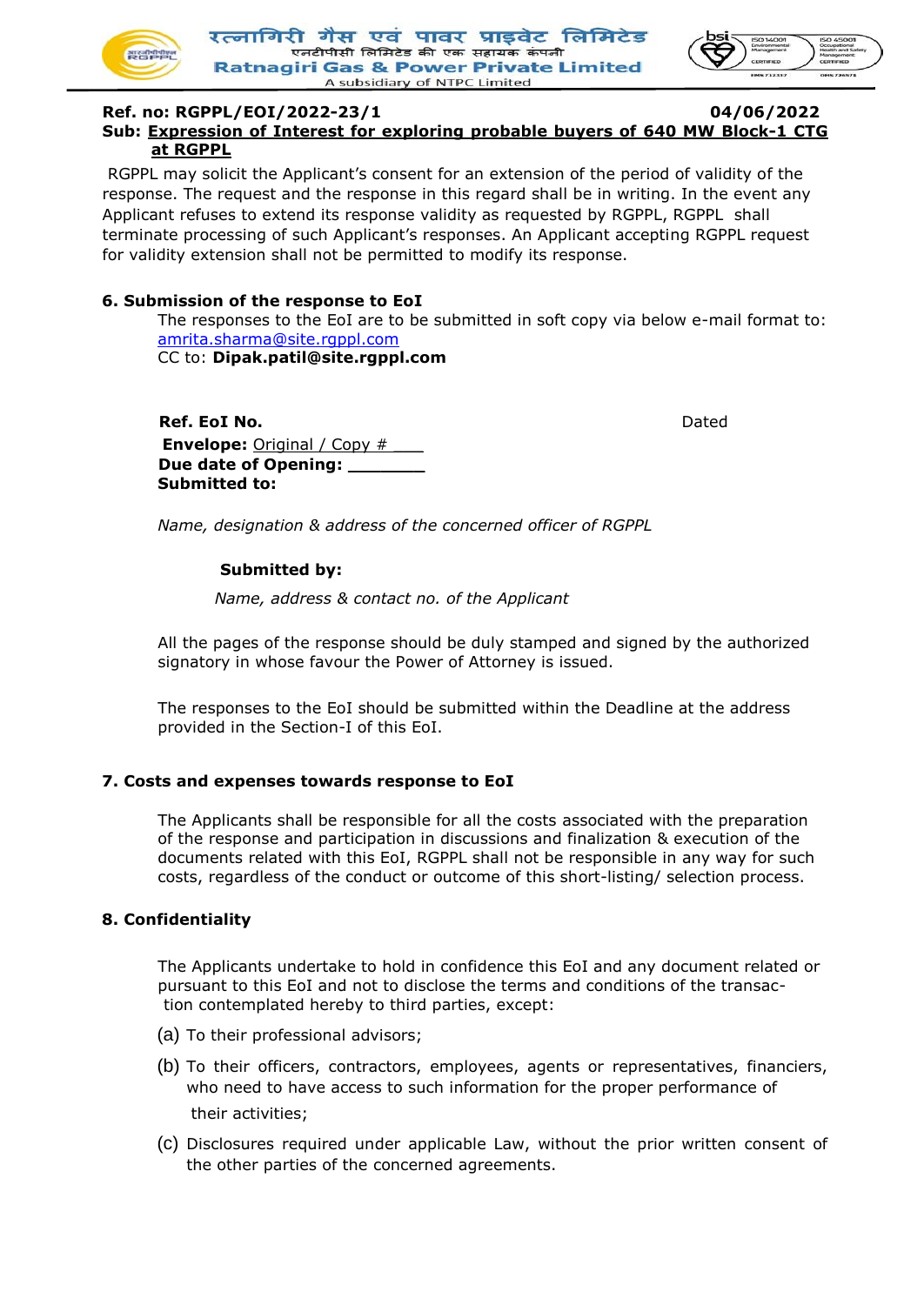



#### **Ref. no: RGPPL/EOI/2022-23/1 04/06/2022 Sub: Expression of Interest for exploring probable buyers of 640 MW Block-1 CTG at RGPPL**

Provided that the Applicant(s) agrees and acknowledges that RGPPL may at any time, disclose the terms and conditions of this EoI and any document related or pursuant to this EoI to any person, to the extent stipulated under the applicable Law.

#### **9. Disclaimer**

- (a) This Expression of Interest (EoI) has been prepared by RGPPL for response from any Company/their Consortium/Affiliates/Representatives to sell 640MW Block#1 and its spares at RGPPL
- (b) In submitting an expressed EoI in response to the EoI, the Applicants certify that it understands, accepts and agrees to the disclaimers on this page. Nothing contained in any other provision of the EoI nor any statements made orally or in writing by any person or party shall have the effect of negating or superseding any of the disclaimers set forth herewith.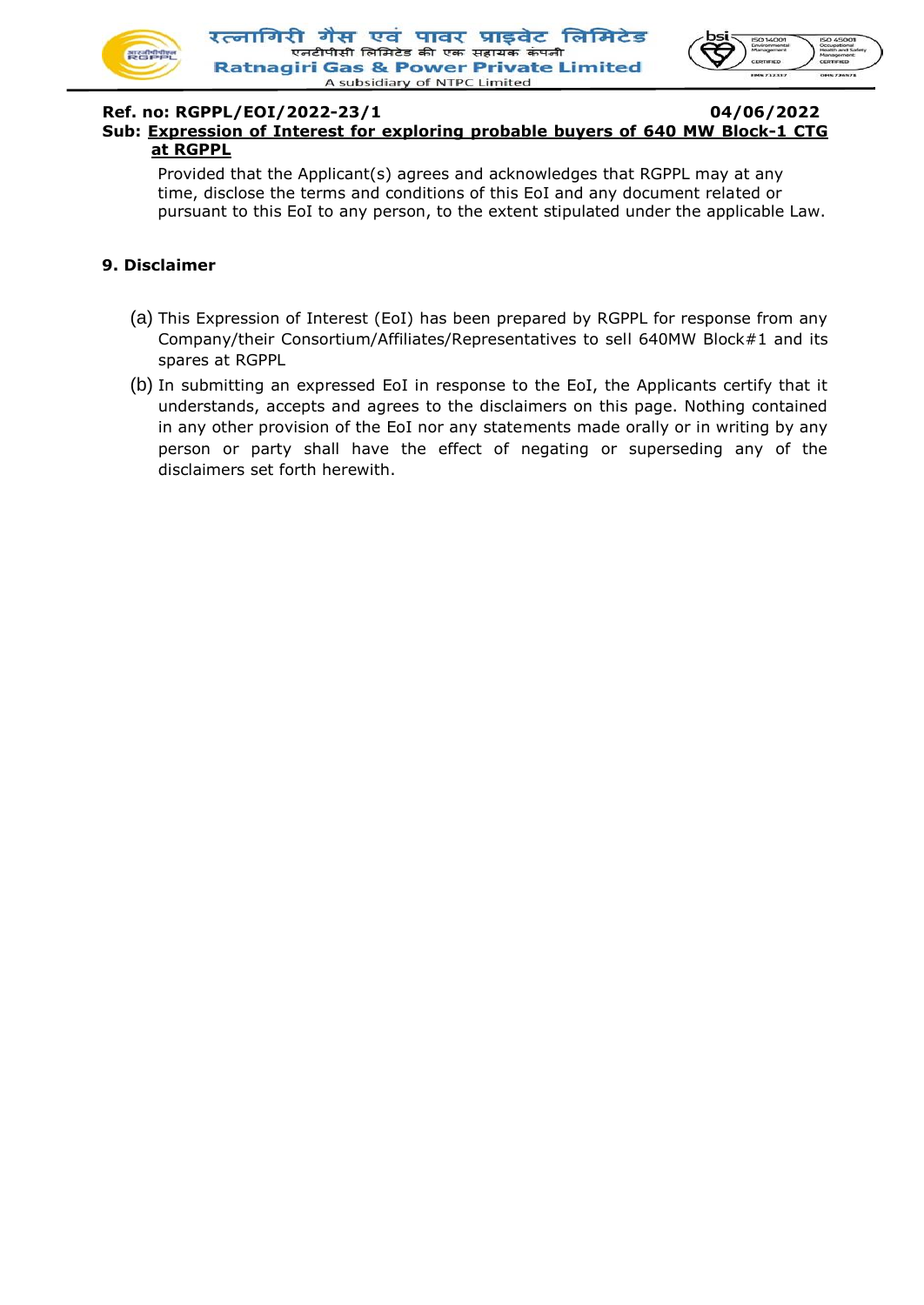

रत्नागिरी गैस एवं पावर प्राइवेट लिमिटेड .<br>एनटीपीसी लिमिटेड की एक सहायक कंपन **Ratnagiri Gas & Power Private Limited** A subsidiary of NTPC Limited



**Ref. no: RGPPL/EOI/2022-23/1 04/06/2022 Sub: Expression of Interest for exploring probable buyers of 640 MW Block-1 CTG at RGPPL**

## **Section-IV**

## **Consideration of Response**

#### **RESPONSIVENESS/EVALUATION METHODOLOGY**

#### **1. Responsiveness check**

The responses submitted by Applicants shall be scrutinized for Sale of 640MW Block#1 and spares.

Responses shall be deemed non responsive for following reasons:

- a. Responses that are incomplete, i.e. not accompanied by any of the applicable formats inter alia covering letter, power of attorney, applicable undertakings, provided in more details at annexure in Section-V;
- b. Responses not signed by authorized signatory and / or stamped in the manner indicated in this EoI;
- c. Material inconsistencies in the information/ documents submitted by the Applicant
- d. An Applicant submitting more than one response to this EoI either itself or through an affiliate or subsidiary company;
- e. Response validity being less than that required as per Clause 5 of section-III of this EoI;
- f. Response not received by the response Deadline;
- g. Response having Conflict of Interest;
- h. Applicant delaying in submission of additional information or clarifications sought by RGPPL, as applicable;

All bids that shall meet the responsive check requirements set out above in this section of the EoI document shall be considered as responsive. In case of nonsubmission of relevant details as above, the responses may be considered as "**Nonresponsive**", at the sole discretion of RGPPL and will not be considered further.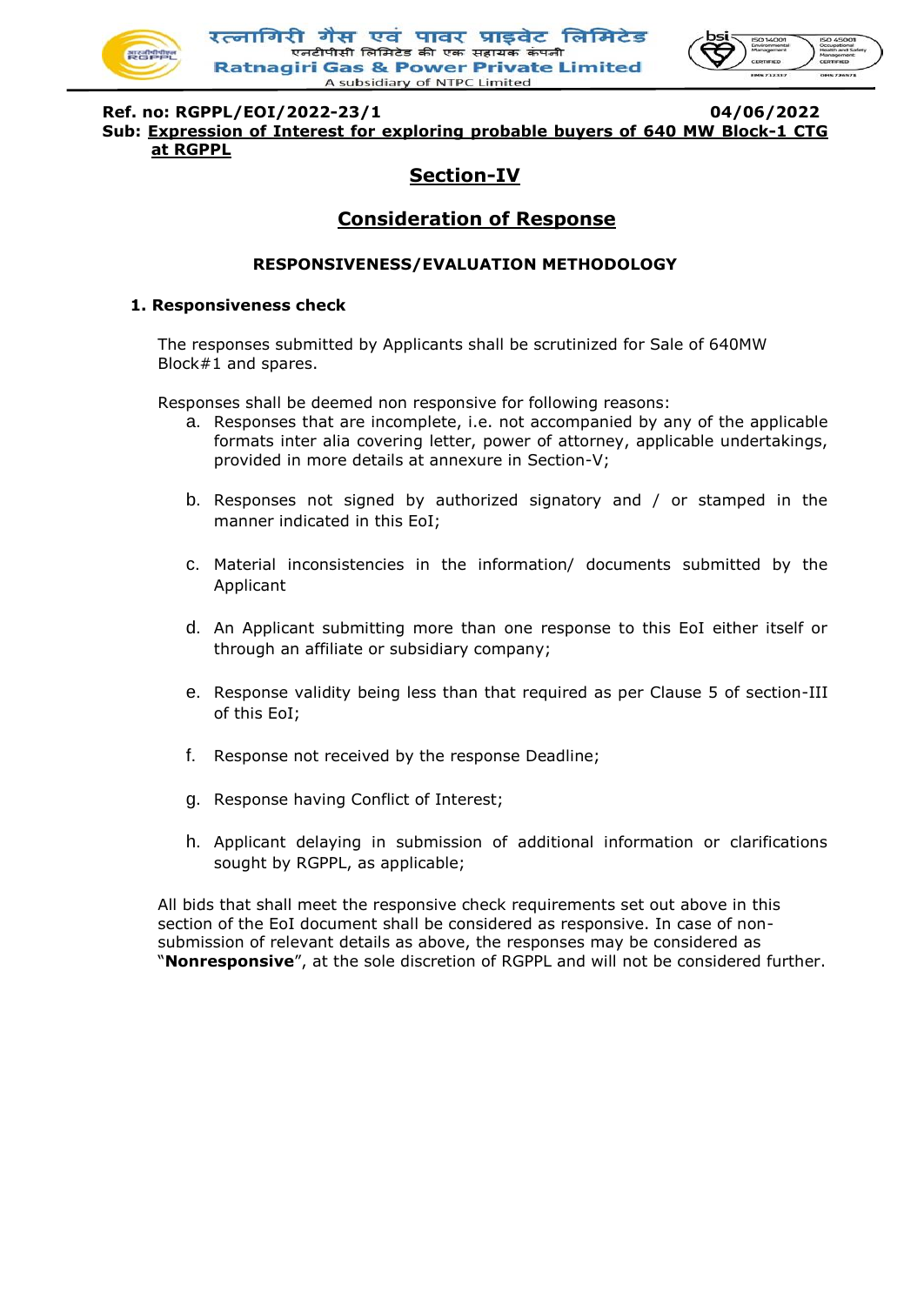

रत्नागिरी गैस एवं पावर प्राडवेट लिमिटेड .<br>एनटीपीसी लिमिटेड की एक सहायक कंप **Ratnagiri Gas & Power Private Limited** A subsidiary of NTPC Limited



**Ref. no: RGPPL/EOI/2022-23/1 04/06/2022 Sub: Expression of Interest for exploring probable buyers of 640 MW Block-1 CTG at RGPPL**

## **Section-V Application Form & Annexures**

**Annexure-I**

#### **FORMAT FOR COVERING LETTER CUM UNDERTAKING**

(The covering letter should be on the Letter Head of the Applicant)

Date : Place :

To,

…………………………………

#### **Sub.: (INVITATION FOR EXPRESSION OF INTEREST)**

Ref.: EoI No. \_\_\_\_\_\_\_\_\_\_\_\_\_\_\_\_\_\_\_\_, dated \_\_\_\_\_\_\_\_\_\_\_\_\_\_\_\_\_\_\_\_\_\_(the "EoI")

Dear Sir,

We, the undersigned ……. [Insert name of the "Applicant"] having read, examined and understood in detail the **(INVITATION FOR EXPRESSION OF INTEREST).** We confirm that neither we nor any of our Parent Company/ Affiliate/ Ultimate Parent Company has submitted response other than this response directly or indirectly in response to the aforesaid EoI.

- 1. We give our unconditional acceptance to the EoI, issued by RGPPL, as amended. In token of our acceptance to the EoI, the same have been signed & stamped by us and enclosed to the response. We hereby confirm that the provisions of the EoI shall be binding on us.
- 2. We have submitted our response strictly as per provisions and formats of the EoI, without any deviations, conditions and without mentioning any assumptions or notes.
- 3. We hereby unconditionally and irrevocably agree and accept that the decision made by RGPPL in respect of any matter regarding or arising out of the EoI shall be binding on us. We hereby expressly waive any and all claims in respect of EoI process. We confirm that there are no litigations or disputes against us, which materially affect our ability to participate or function under the obligations with regard to EoI.
- 4. Details of the contact person are furnished as below: A) Name : Designation: Address: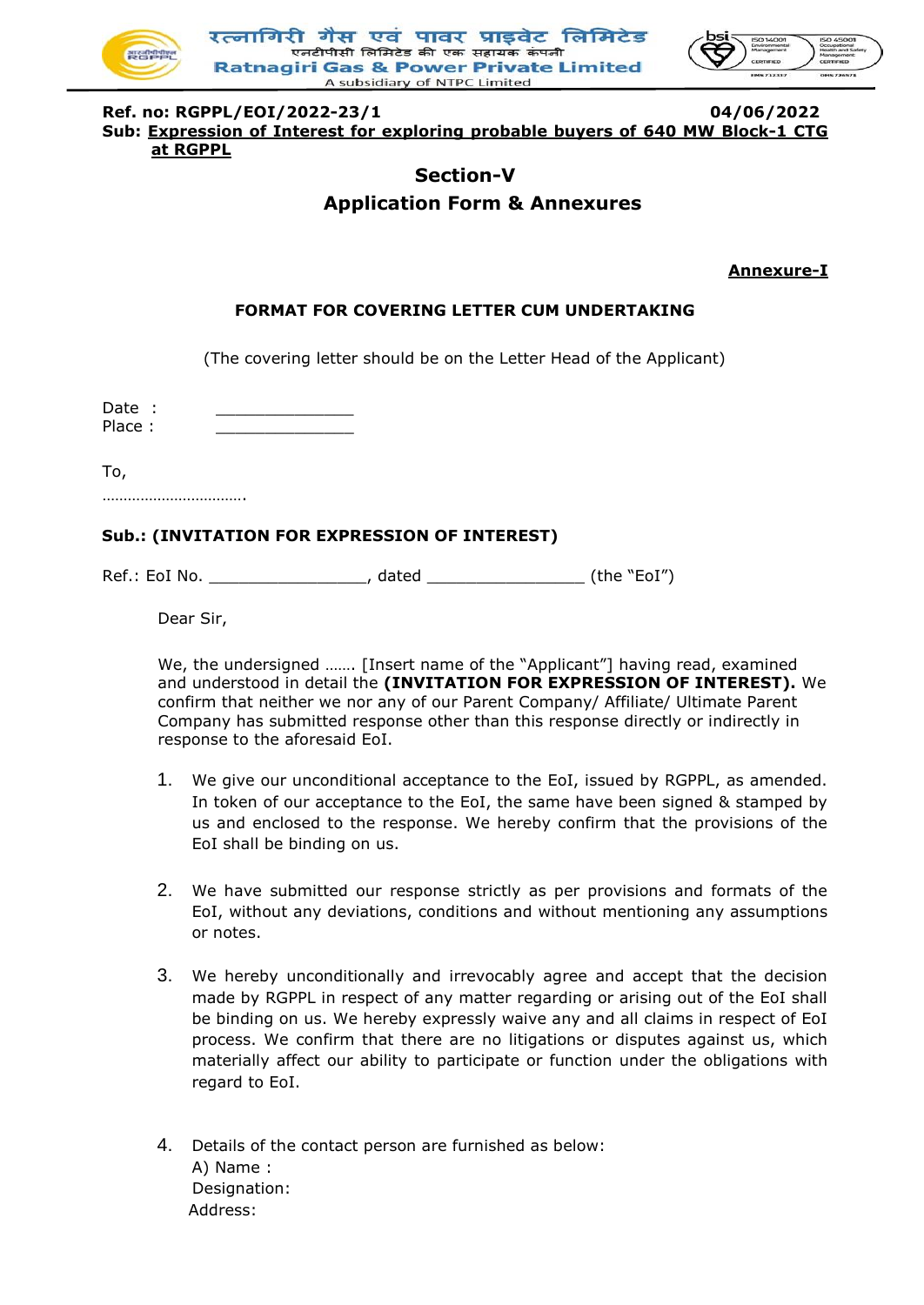

रत्नागिरी गैस एवं पावर प्राडवेट लिमिटेड .<br>एनटीपीसी लिमिटेड की एक सहायक कंपर **Ratnagiri Gas & Power Private Limited** A subsidiary of NTPC Limited



## **Ref. no: RGPPL/EOI/2022-23/1 04/06/2022**

**Sub: Expression of Interest for exploring probable buyers of 640 MW Block-1 CTG at RGPPL**

> Contact numbers: email id:

B) Name : Designation: Address: Contact numbers: email id:

- 5. We are enclosing herewith the entire response containing duly signed formats in electronic format sent via email as per details mentioned in Notice inviting EOI.
- 6. It is confirmed that our response is consistent with all the requirements of sub mission as stated in the EoI and subsequent communications from RGPPL, if any.
- 7. The information submitted in our response is complete, strictly as per the requirements stipulated in the EoI and is correct to the best of our knowledge and understanding. We would be solely responsible for any errors or omissions in our response.
- 8. We confirm that all the terms and conditions of our response are valid for acceptance for a period of twelve (12) months from the response Deadline.
- 9. We confirm that we have not taken any deviation so as to be deemed "**Non Responsive**" as stipulated in Section-IV of this EoI.

10. We understand that you are not bound to accept any response you receive. We remain,

Yours sincerely

(Name, Designation and Signature of Authorized Person in whose name Power of Attorney is issued)